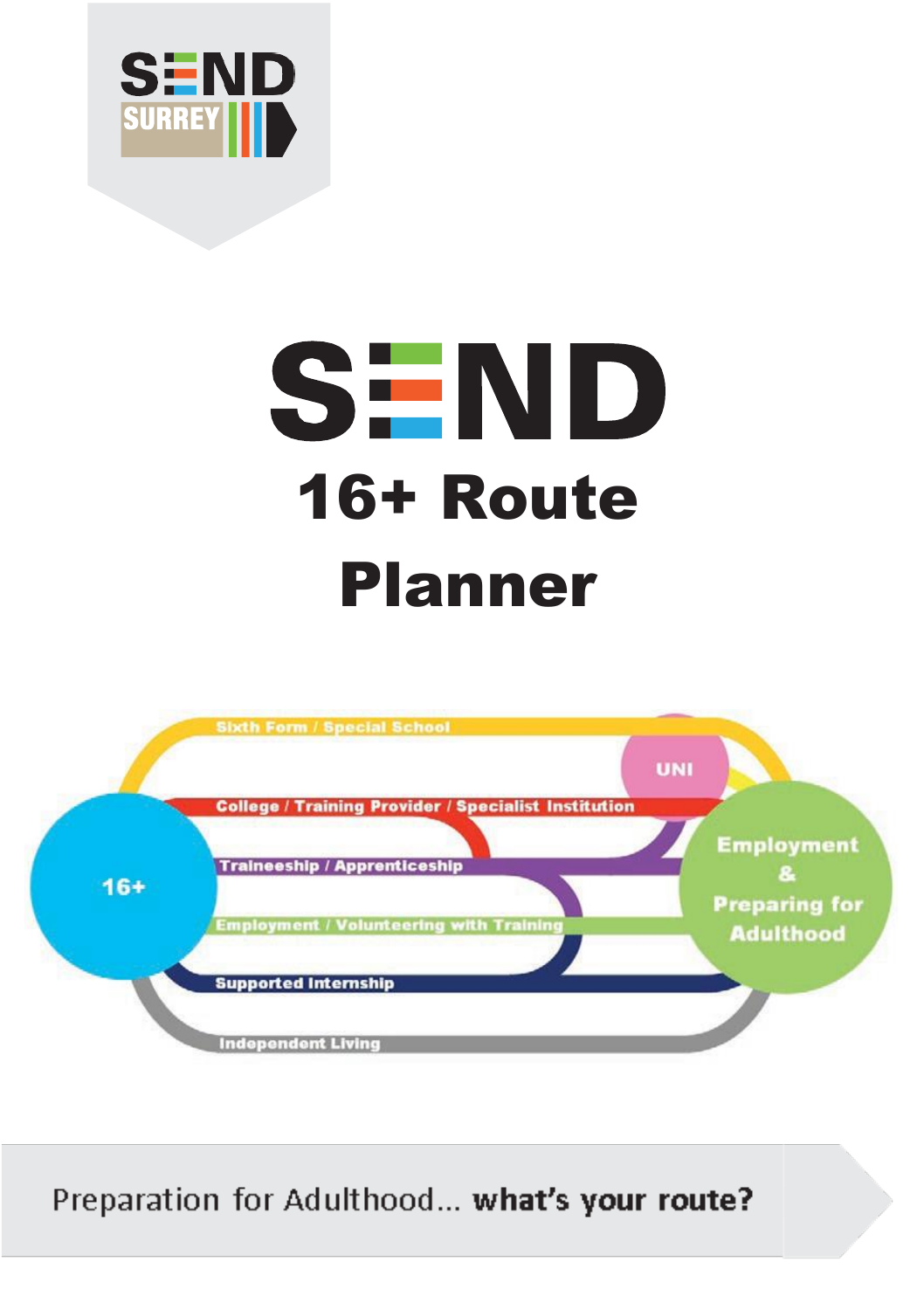### What's your route?

We recognise that for young people with additional needs, transition points are always a worry. None more so than at 16, particularly if it requires a change, for example if a school has no post -16 provision.

This booklet is designed to talk you through the various options – of which there are many – to help you think about what route might be most suitable. It is designed to be used alongside guidance from your SEND Post -16 Caseworker, school careers advisor, or any other practitioner providing support. It's also important that you do your own independent research so that you can be confident that no opportunity has been missed.

Since September 2015 all young people have to participate in some form of education or training until they are 18. However, this does not mean they have to stay at school. They could:

- Participate in full-time education (known as a study programme) at a college, school or with a training provider
- Take up an apprenticeship, traineeship or supported internship
- Go into full-time employment or volunteering (of 20 hours or more per week) if combined with accredited part -time education or training.

Those young people aged 16 -18 not participating in education, training or employment will be offered support to re -engage by Surrey's Youth Support Service.

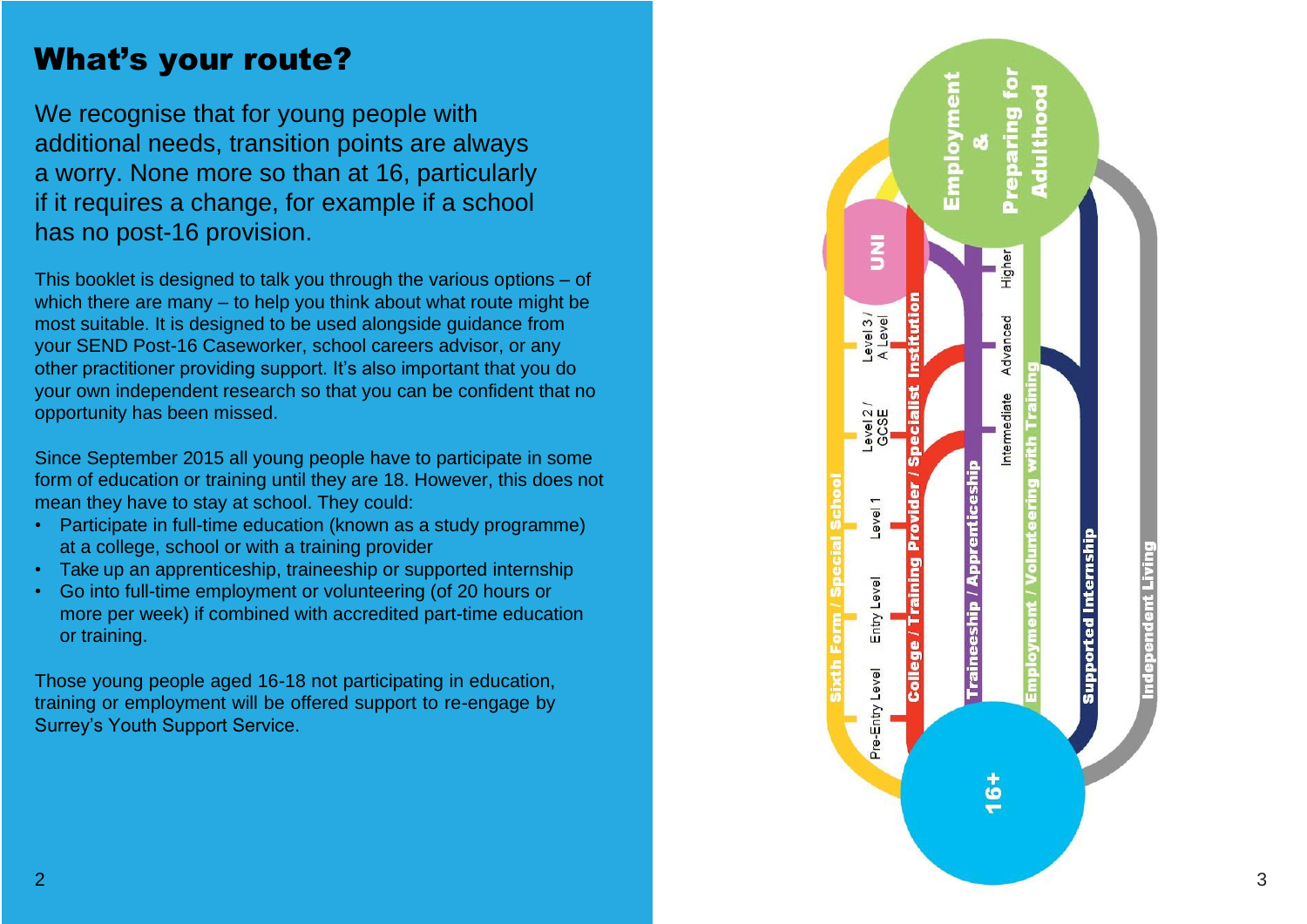# Our Local Offer

Information about all the services available in Surrey for children and young people with special educational needs and/or disabilities (SEND) aged 0 to 25 and those outside of the county that Surrey County Council is also responsible for can be found on **[www.surreylocaloffer.org.uk](http://www.surreylocaloffer.org.uk/)**

### Preparing for adulthood

Young people with SEND are supported to think about long term life outcomes from the earliest age possible. Surrey CountyCouncil encourages young people to think about the following:

- employment (and the right education to get there)
- somewhere to live
- having friends and being part of their community
- being happy, healthy, safe and confident about their future

### Social Care Services

Surrey County Council's Transition team directly supports young people known to the Children with Disabilities (CWD) team from the age of 18 to 25, as they move from children's to adults' services.

The team is aware of the level of needs (low, medium and high) of young people coming through the transition phase to become adults. The SEND Post-16 team works with the Transition team in a joinedup manner to ensure both social care and education needs are considered in good time.

If a young person is eligible for social care support, then social care funding may form part of the options that are available when considering their route onwards from 16+. Any young person with a disability (or their parents or carers) can request an assessment of their social care needs.

# Study programmes

Full time further education is known as a study programme. This is made up of three key elements:

- 1. a substantial qualification (academic or vocational)
- 2. continuing to improve English and maths, working towards GCSE grade C / grade 4 where appropriate
- 3. work experience

A full time programme is, on average, 16 hours per week. This works out at about 540+ hours across the academic year.

### Learning styles?

**Work based** - learning that takes place in a work environment. It is a practical way of learning that offers real life work experience whilst working towards relevant qualifications in the industry. E.g. Supported Internship, Traineeship, Apprenticeship

**Vocational** - learning involving more practical activities, it is commonly used to prepare a person for a particular trade or industry. E.g. BTEC, NVQ, Laser, ASDAN

**Academic** - a more formal style of learning that is usually based on theory rather than practical activities. E.g. GCSE, AS Level, A Level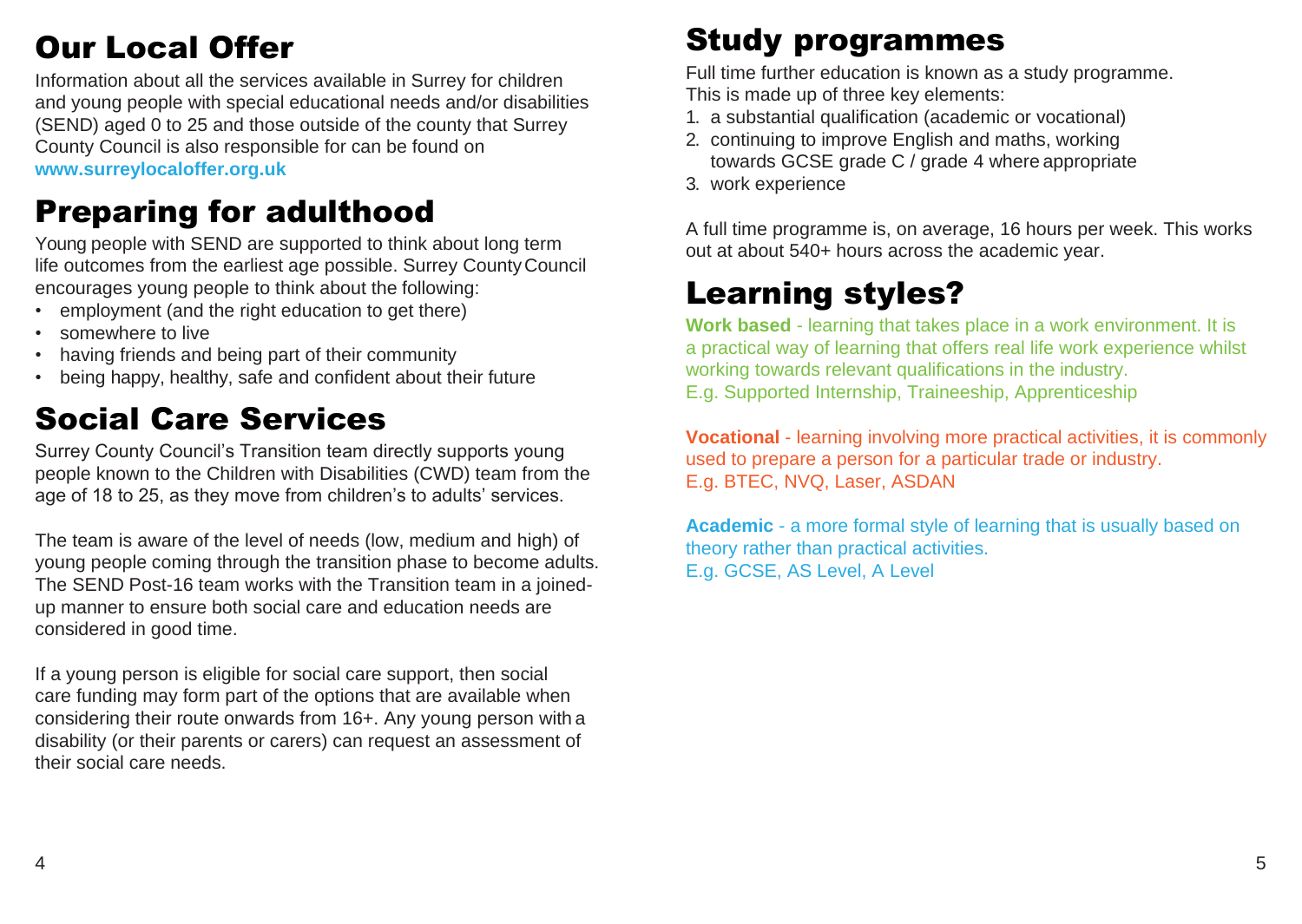### Qualifications Types

| Type of qualification       | <b>Work Based</b> | <b>Vocational</b> | <b>Academic</b> |
|-----------------------------|-------------------|-------------------|-----------------|
| <b>Supported Learning</b>   |                   | Yes               |                 |
| <b>Functional Skills</b>    |                   | Yes               |                 |
| <b>GCSE</b>                 |                   |                   | Yes             |
| International Baccalaureate |                   |                   | Yes             |
| <b>BTEC</b>                 | Yes               | Yes               |                 |
| <b>NVQ</b>                  | Yes               | Yes               |                 |
| A Level                     |                   |                   | Yes             |

### Qualification/ Programme Levels (equivalents)

| <b>Work Based</b> | <b>Vocational</b>      | <b>Academic</b>       |
|-------------------|------------------------|-----------------------|
|                   | <b>Pre-entry Level</b> |                       |
|                   | <b>Entry Level</b>     | Pre GCSE              |
| Traineeship       | Level 1                | <b>GCSE</b> grade D-G |
| Intermediate      | Level <sub>2</sub>     | GCSE grade A*-C       |
| Advanced          | Level <sub>3</sub>     | A Level               |
| Higher            | Level 4+               | <b>Degree Level</b>   |

•Supported Internships are work based programmes available at a range of levels according to ability.  $\bullet$ Intermediate apprenticeship = 5 GCSEs (A\*-C)  $\bullet$ Advanced apprenticeship = 2 A Levels

# Types of Education & Training Providers

**Training Provider:** A smaller group environment offering vocational subjects and often specialising in a small number of industries.

**General Further Education (GFE) College:** A large college environment offering a wide range of vocational subjects as well as some academic subjects. Many also offer a small supported learning environment and specialist provision.

**Sixth Form College:** A large college environment offering a wide range of academic subjects as well as some vocational options. Many also offer a small learning environment with support.

**Mainstream School/Academy Sixth Form:** Attached to a secondary school/academy, this is a smaller academic learning environment.

**Specialist Provider (e.g. Special School):** Offer specialised provision for special educational needs

|                            | <b>Work Based</b> | <b>Vocational</b> | <b>Academic</b> |
|----------------------------|-------------------|-------------------|-----------------|
| <b>Training Provider</b>   | Yes               | Yes.              | Yes             |
| <b>GFE College</b>         | Yes               | Yes               | Yes             |
| Sixth Form College         |                   | Yes               | Yes             |
| <b>School Sixth Form</b>   |                   | Yes               | Yes             |
| <b>Specialist Provider</b> |                   | Yes               | Yes             |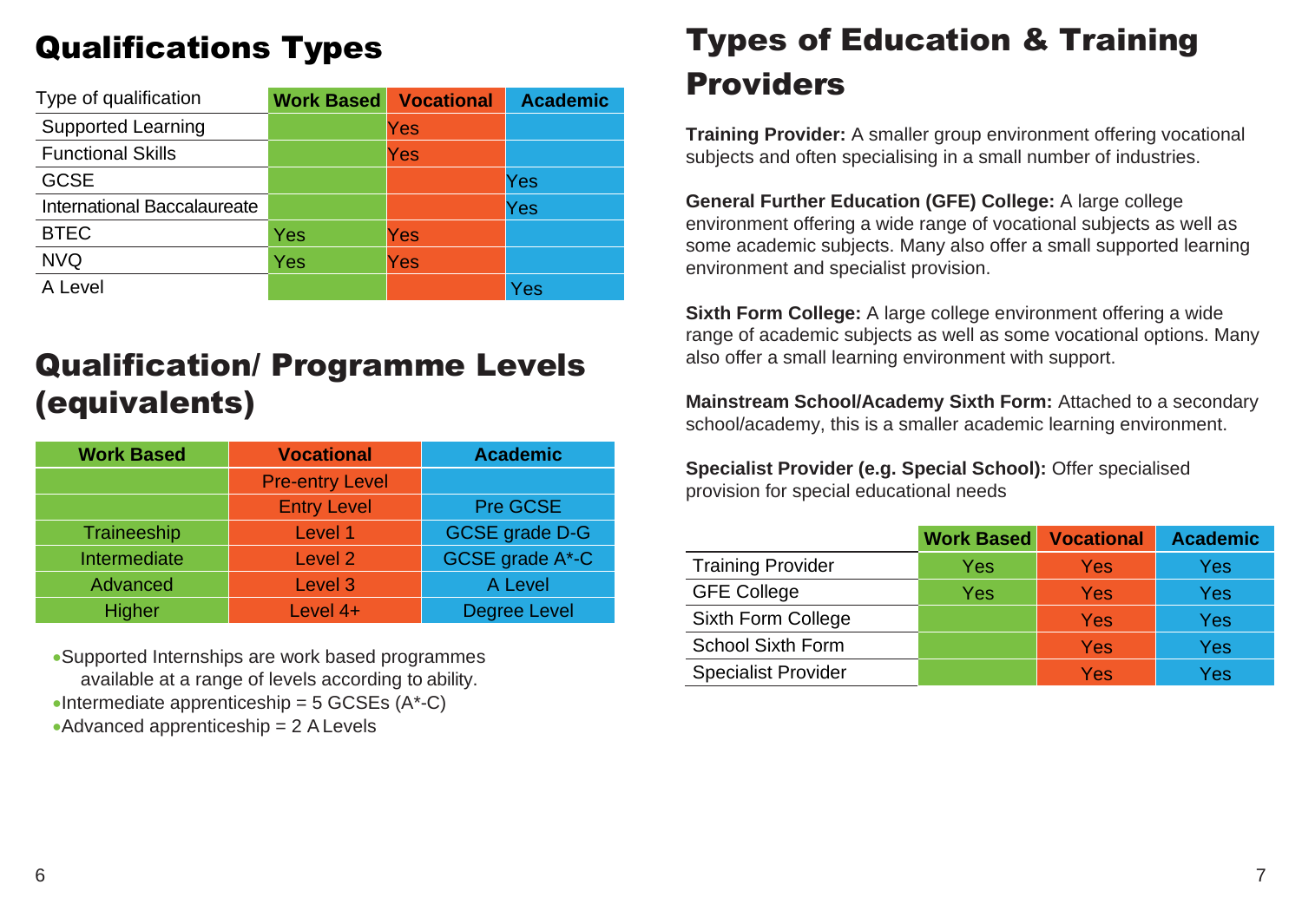### **Traineeships**

Participating in a traineeship allows you to develop your skills and gain qualifications (including English and Maths for those who need it) whilst benefitting from high quality work experience. They can last from 6 weeks to 6 months and are an ideal stepping stone to an apprenticeship. The work experience placement is not paid, but the costs of travel and meals might be supported by the training provider or employer. Traineeships are suitable for those working at around Level 1 and who might benefit from additional support to prepare them for work.

#### **Benefits**

**Short**: Improve English and Maths skills

**Medium:** Participate in work experience which can be added to a CV

**Long:** Progress to an apprenticeship or employment

Search and apply for traineeship vacancies at [www.gov.uk/find](http://www.gov.uk/find-traineeship)[traineeship](http://www.gov.uk/find-traineeship)

*66% of recruiting employers say having work experience is a critical or significant factor in their decisions (UKCES "Employer Perspectives Survey 2014")*

### Supported internships

Supported Internships help young people with an Education, Health and Care Plan (EHCP) to achieve sustainable, paid employment. The personalised programme allows the young person to learn in the workplace whilst also having the chance to study for relevant qualifications, if suitable, at an appropriate level.

The internship normally lasts for a year and includes at least six months of unpaid work experience. Although similar to a traineeship or apprenticeship, this type of programme is tailored to those who would require a higher level of support, such as a job coach.

#### **Benefits**

**Short**: Improve communication skills **Medium:** Develop confidence and a wider social network **Long:** Progress towards life goals and aspirations, such as getting a job

The Access to Work fund can be used to provide additional support/equipment, including a job coach and/or the extra costs of transport if it is not possible to use public transport. [www.gov.uk/access-to-work](http://www.gov.uk/access-to-work)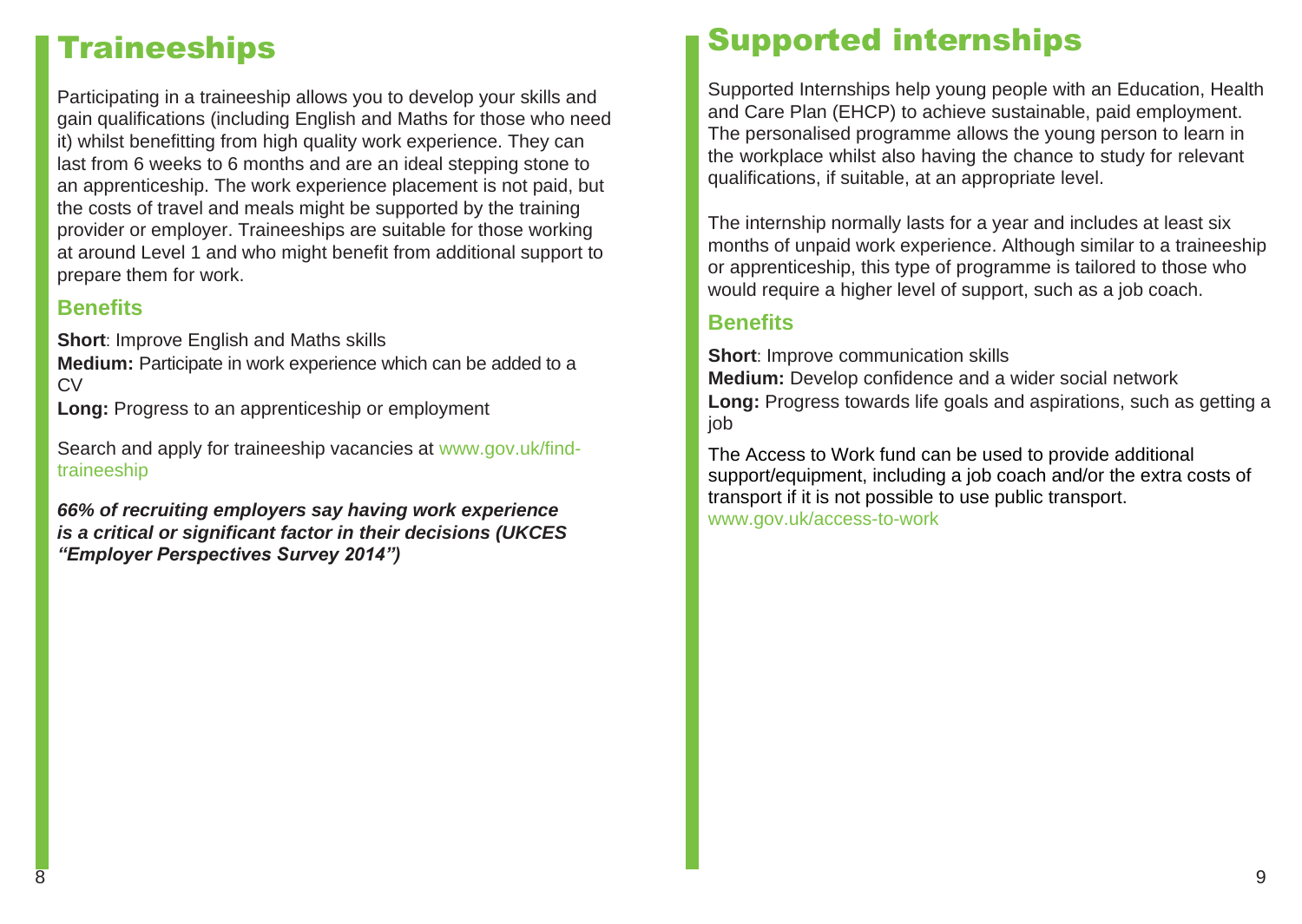### Apprenticeships

As an apprentice you can earn a salary whilst studying for a nationally recognised qualification and getting 'on the job' training. It's a way to gain experience, strengthen your CV and build your career. There is a wide range of apprenticeships available to suit every skill and passion and the training provider will offer support for your additional needs.

It's a different way of learning compared to college or university, and you have the opportunity to get a qualification that will be valued by potential employers.

Apprenticeships don't always require the apprentice to attend a college. Some allow all of the learning to take place in the work place. It is important to choose an apprenticeship that is not only the desired job but also offers the preferred way of learning.

#### **Benefits**

**Short**: Earn a wage while learning

**Medium:** Gain recognised qualifications and train for a future career

**Long:** On average apprentices earn over £100,000 more than unqualified employees over the course of their career [\(www.babington.co.uk/apprenticeships/10-](http://www.babington.co.uk/apprenticeships/10-) reasonsapprenticeship)

Search & apply for apprenticeship vacancies at: [www.gov.uk/apply](http://www.gov.uk/apply-apprenticeship)[apprenticeship](http://www.gov.uk/apply-apprenticeship)

**The Access to Work scheme can provide grants to pay for any specialist equipment and support costs in the workplace. [www.gov.uk/access-to-work](http://www.gov.uk/access-to-work)**

# Employment or volunteering (with accredited training)

Although young people must be doing some form of recognised accredited education or training until their 18th birthday, this does not mean they have to attend college or school. For those that would rather work (whether paid or voluntary) this is still an option, as long as it involves at least 20 hours of work per week PLUS working towards a nationally-recognised qualification.

#### **Benefits**

**Short**: Gain valuable work experience **Medium:** Work towards nationally-recognised qualifications **Long:** Develop communication and interaction skills ready in preparation for employment

You can become self-employed and still count as participating, as long as you are doing part-time accredited education or training as well.

Interested in volunteering or employment? Visit [www.surreychoices.com/employability](http://www.surreychoices.com/employability)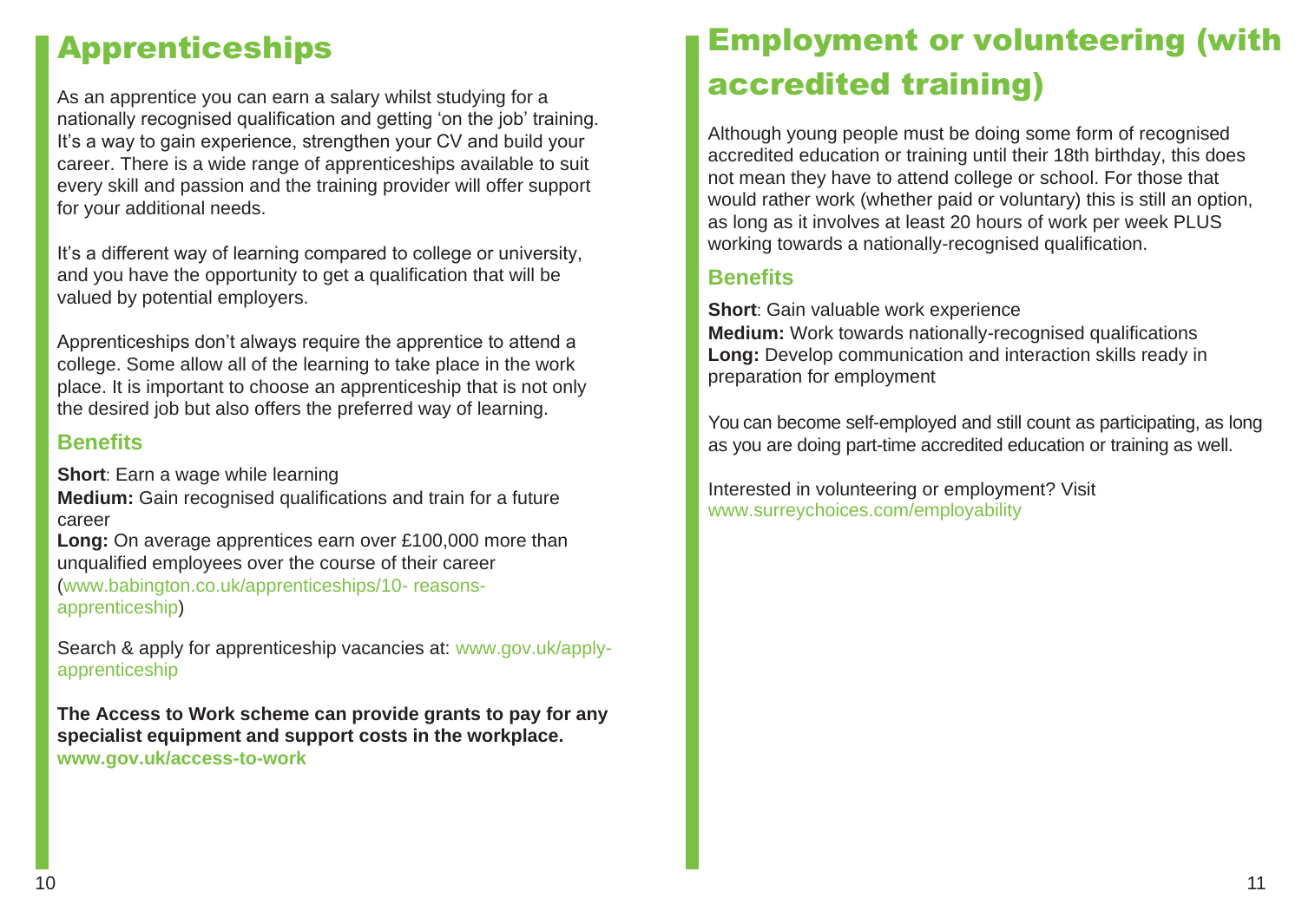# Vocational E.g. College/Training Provider

Vocational qualifications, such as BTECs, provide practical learning opportunities, including work experience, and are often available at a range of levels to help learners develop their skills. They enable you to develop industry skills which can be applied to real life situations to prepare for employment. They also support the development of independence and life skills. Some courses may require learners to take exams as well as produce evidence of their new skills and knowledge throughout the year.

#### **Benefits**

**Short**: Experience a range of jobs or learn skills related to a preferred job

**Medium:** Gain qualifications relevant to a specific industry or job **Long:** Learn practical skills related to real life work

FE Colleges in Surrey have recently developed and increased their provision for young people with special educational needs and disabilities. They can offer a safe, supportive learning environment with SEND-trained staff. Most are able to offer suitable levels of wrap around support for those with complex health and physical needs.

### Academic E.g. Sixth Form

Whether you choose to go to a school sixth form or a sixth form college, A Levels provide qualifications that are recognised by employers and universities. They also support the development of independence and life skills. Assessments usually include an exam towards the end of the course and the learning style provides good foundations for progression to higher education.

#### **Benefits**

**Short**: Develop independence and communication skills **Medium:** The option to gain an in-depth knowledge of a range of subjects

**Long:** Get qualifications that support progress to continue in education and access higher education

Since September 2015, AS level results no longer count towards an A level qualification. They are separate, stand-alone qualifications.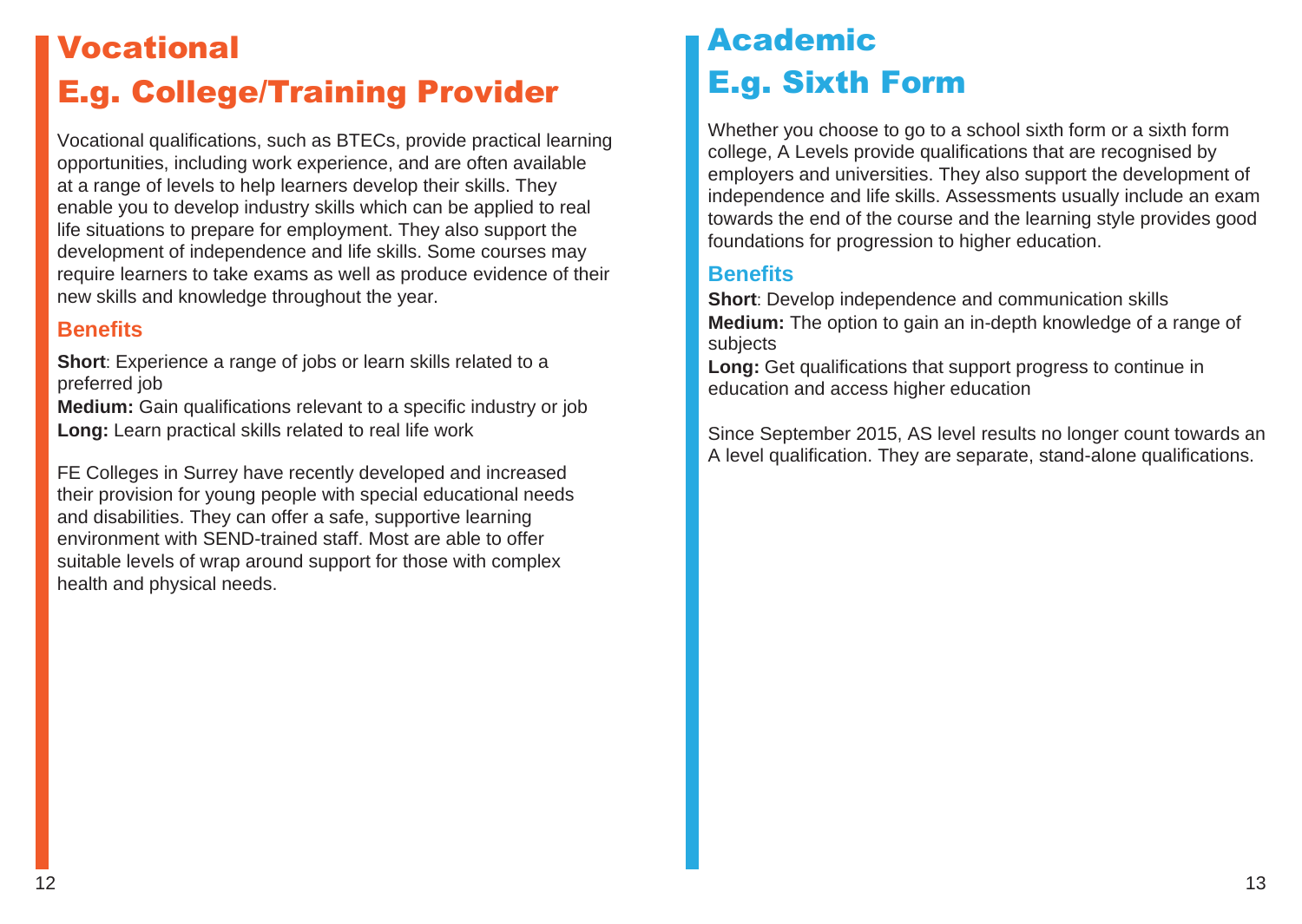# Specialist Providers (e.g. Special Schools)

Surrey has a number of Specialist Providers that offer post-16 provision. They have a range of academic and vocational courses as well as a focus on living skills, personal development and employability.

Placements at post-16 Specialist Providers are limited and are decided on a case by case basis.

Many of these post-16 providers will have a specialism and be equipped to support certain levels and types of need. This can include severe and complex needs, physical disabilities, Autistic Spectrum Disorder and challenging behaviours.

#### **Benefits**

**Short**: Access to a high level of support within a structured environment

**Medium:** Successful transition to a mainstream environment, with support, for many

**Long:** Develop independence skills and progress into employment and/or a form of supported living

Many young people who attend a Surrey Special School with post-16 provision are encouraged and supported where appropriate to take part in a link programme at a local further education college where they can try different vocational taster sessions.

### Social Care Provision

Informal education and lifelong learning can be funded through Social Care provision. There are a range of providers which may be suitable for some learners who are no longer continuing in formal education but are supported by Social Care, some of which are listed below:

- **The Clubhouse** [www.theclubhouseproject.org](http://www.theclubhouseproject.org/)
- **Disability Arts in Surrey** [www.disabilityartsinsurrey.org.uk](http://www.disabilityartsinsurrey.org.uk/)
- **Grassroots** [www.grassrootsproject.co.uk](http://www.grassrootsproject.co.uk/)
- **Jigsaw** [www.jigsawplus.co.uk/lifelong-learning](http://www.jigsawplus.co.uk/lifelong-learning)
- **Surrey Choices – Day Services** [www.surreychoices.com/day-services](http://www.surreychoices.com/day-services)
- **Surrey Choices - EmployAbility** [www.surreychoices.com/employability](http://www.surreychoices.com/employability)
- **Surrey Choices – Shared Lives** [www.surreychoices.com/shared-lives](http://www.surreychoices.com/shared-lives)
- **Dramatize** [www.dramatize.co.uk](http://www.dramatize.co.uk/)
- **The Grange** [www.grangecentre.org.uk](http://www.grangecentre.org.uk/)
- **Normandy Therapy Garden** [www.thetherapygarden.org](http://www.thetherapygarden.org/)
- **LinkAble** [www.linkable.org.uk](http://www.linkable.org.uk/)
- **Post 19 Farnham** [www.post19.com](http://www.post19.com/)
- **Welmede** [www.welmede.org.uk](http://www.welmede.org.uk/)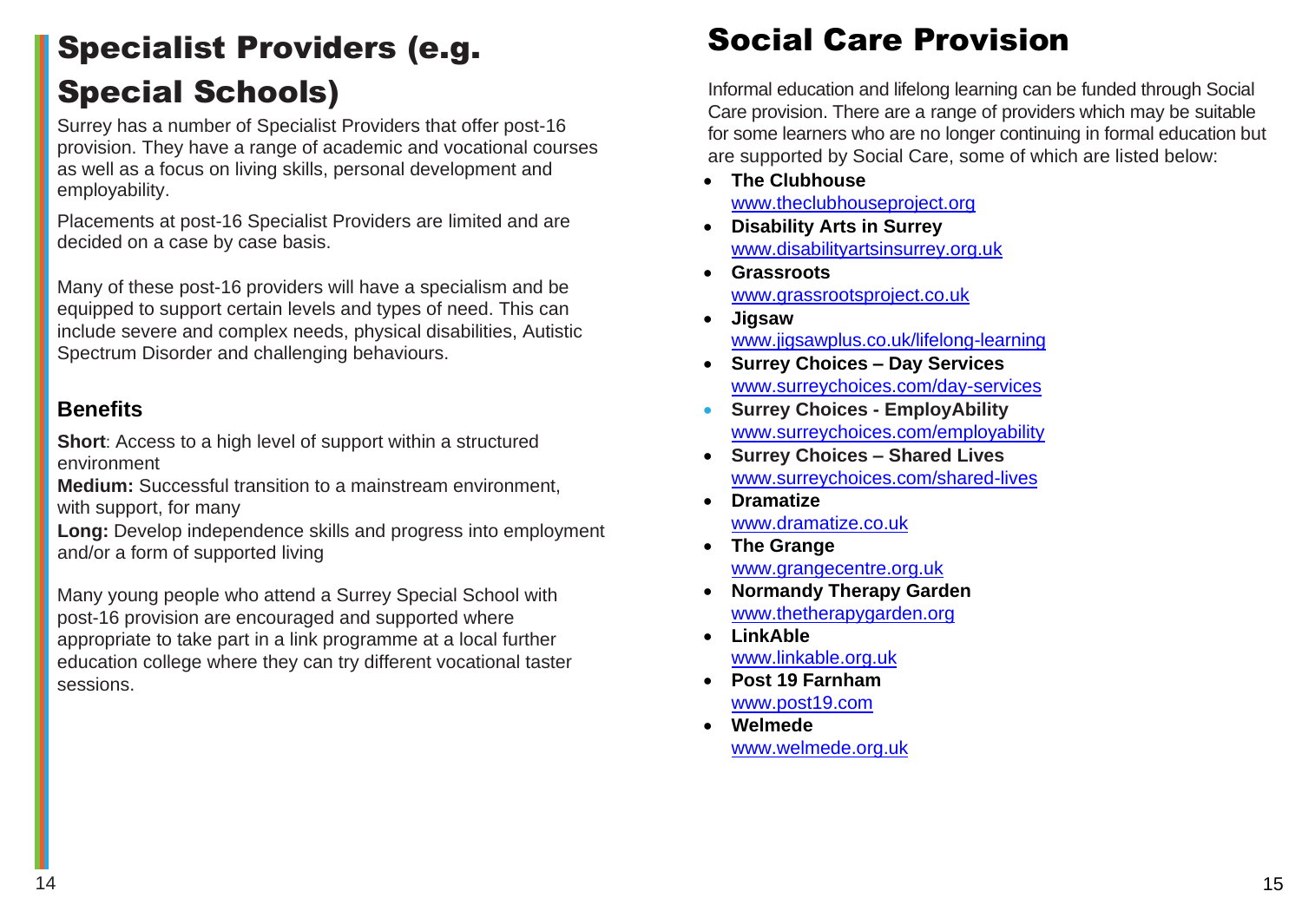# Social Care FAQs

#### **Q: At what age can we approach Social Care for support?**

Referrals can be made to the Transition Social Care Team as early as 14 years old. They may not actively start working with families until the young person turns 17, but they will keep a record of the referral and the team can then anticipate the level and type of support that may be needed.

#### **Q: Is my son/daughter eligible for support from Social Care?**

If your son/daughter is currently supported by Children's Social Care then they will more than likely be eligible for Adult Social Care Support. If your child is not supported by Children's Social Care, you can fill out a referral form with details of their learning difficulties and you will be contacted by Social Care for an assessment to take place.

#### **Q: How long does the referral process take?**

The referral and assessment process can take anything from a few weeks to a few months. Each referral is considered on a case by case basis and those young people with a higher level of need may be prioritised at times when there is a high case volume. If you have concerns about how long your referral and assessment is taking it is best to speak directly to your social worker.

#### **Q: What kind of activities can Social Care packages include?**

Social Care packages can include the following activities:

- Supported employment
- Volunteering
- Day Centres
- Supported Living
- Travel training/support
- Education
- Independence and life skills
- personal assistant support
- Support accessing recreational activities

#### **Q: Can Social Care packages include an education element?**

Of course! If a local FE College provider can offer a suitable course, a social care package can build a package of support around attending college and help prepare young people for moving into adulthood.

#### **Q: What age will Social Care support my child until?**

The Transition Social Care Team can support young people until the age of 25 if necessary. They will then refer the young person to Adult Social Care if there is still a need for support.

**More information about Surrey's Social Care provision can be found at [www.surreycc.gov.uk/social-care-and-health](http://www.surreycc.gov.uk/social-care-and-health)**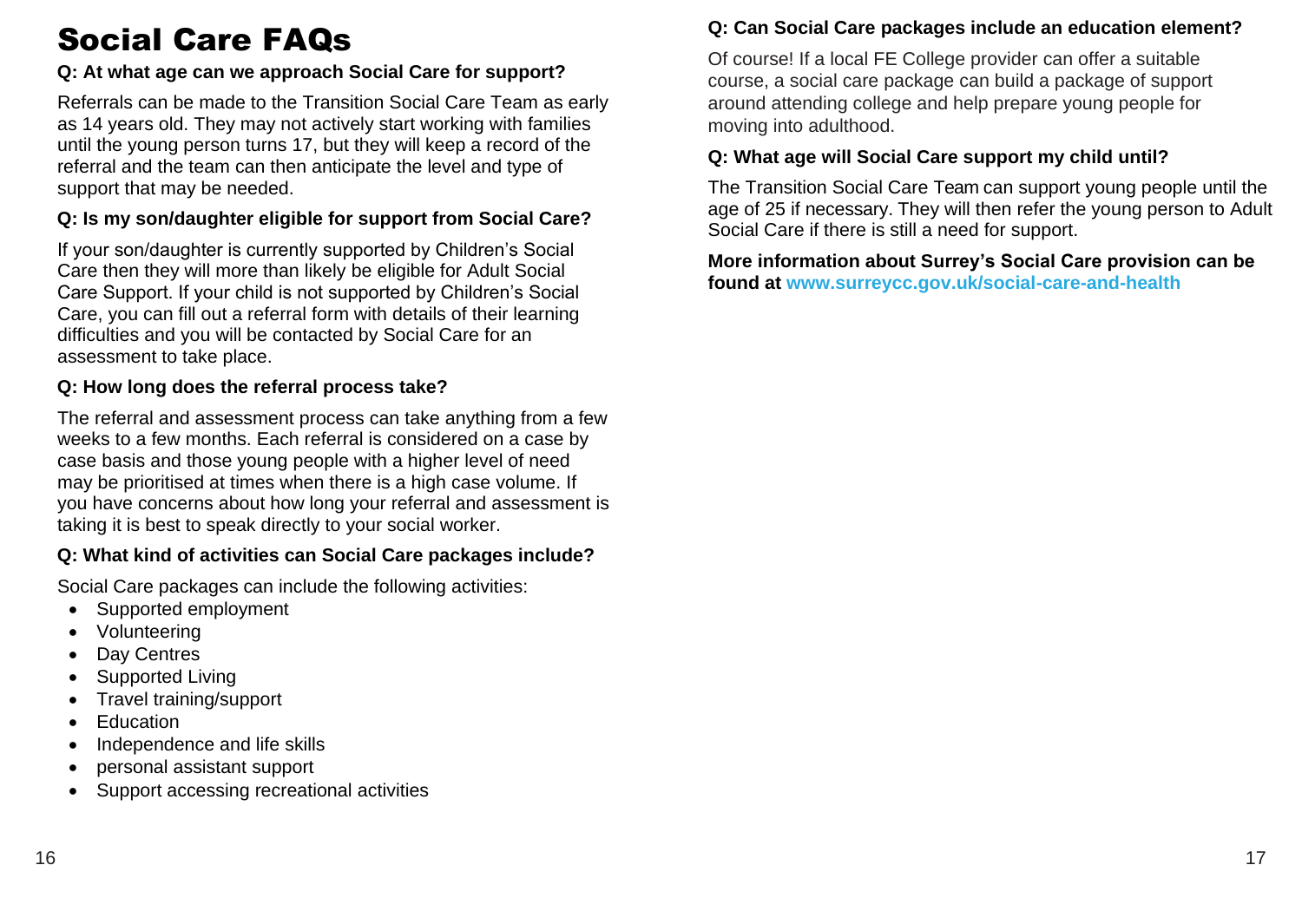### Things you need to know:

- Full time students will be supported to continue developing their literacy and numeracy skills. They may be enrolled on to a functional skills qualification at an appropriate level or, if applicable, a GCSE qualification.
- Young people with an Education, Health and Care Plan will have an annual review which will monitor progress towards their agreed outcomes.
- A Levels are not the only route touniversity. Vocational qualifications and apprenticeships also offer routes to higher education.
- It is possible to claim child benefit for a young person after their 16th birthday if they continue in full-time approved education or training. This includes traineeships but not apprenticeships. The Child Benefit Office must be informed otherwise payments will stop on 31st August. For full details go to [www.gov.uk/child-benefit-16-19.](http://www.gov.uk/child-benefit-16-19)
- Parents/guardians will not be prosecuted if their young person does not participate in approved education or training.
- As a higher education student living in England, you can apply for a Disabled Students' Allowance (DSA) if you have a disability. The support you get depends on your individual needs and notincome.

Visit [www.gov.uk/disabled-students-allowances-dsas f](http://www.gov.uk/disabled-students-allowances-dsas)or information on eligibility and how to apply.

**If you have any other questions please contact [rpa@surreycc.gov.uk](mailto:rpa@surreycc.gov.uk)**

### Case Study

A young person needed support deciding what to do post-16, after attending a residential independent specialist provider for seven years. He had a diagnosis of ASD and ADHD with associated learning difficulties and challenging behaviour.

The young person and his mum felt that returning home was the best option for him post-16 as he struggled with transitions and they are a close family. He was making good progress at school and his mum felt it was important for him to continue his education. At his Annual Review the young person's SEND Post-16 Caseworker told them about the new Supported Learning Unit at their local further education college which had facilities for a range of complex learning needs. His mum attended a college open day and staff visited the young person at school to assess whether or not they could meet his learning needs.

The young person needed support to get to and from college and to access the community. His mum also wanted him to be able to make himself snacks and drinks safely with minimal support and to help around the house where possible. The Caseworker worked with them to make a referral to the Transition Social Care Team who assessed the young person's level of need and considered aspirations for his future. They discussed how a social care package could complement his educational package.

The young person has now started at his new college and is settling in well. Social Care have organised and funded a taxi for college which he shares with other young people on his course. Social Care have also arranged for a support assistant to take him into the community shopping or bowling once a week. He is supported twice a week in his home where he is encouraged to cook a meal for the family and do his own washing. His mum hopes that one day he will be ready to move into supported living with other young people where he can continue to use and develop his life skills.